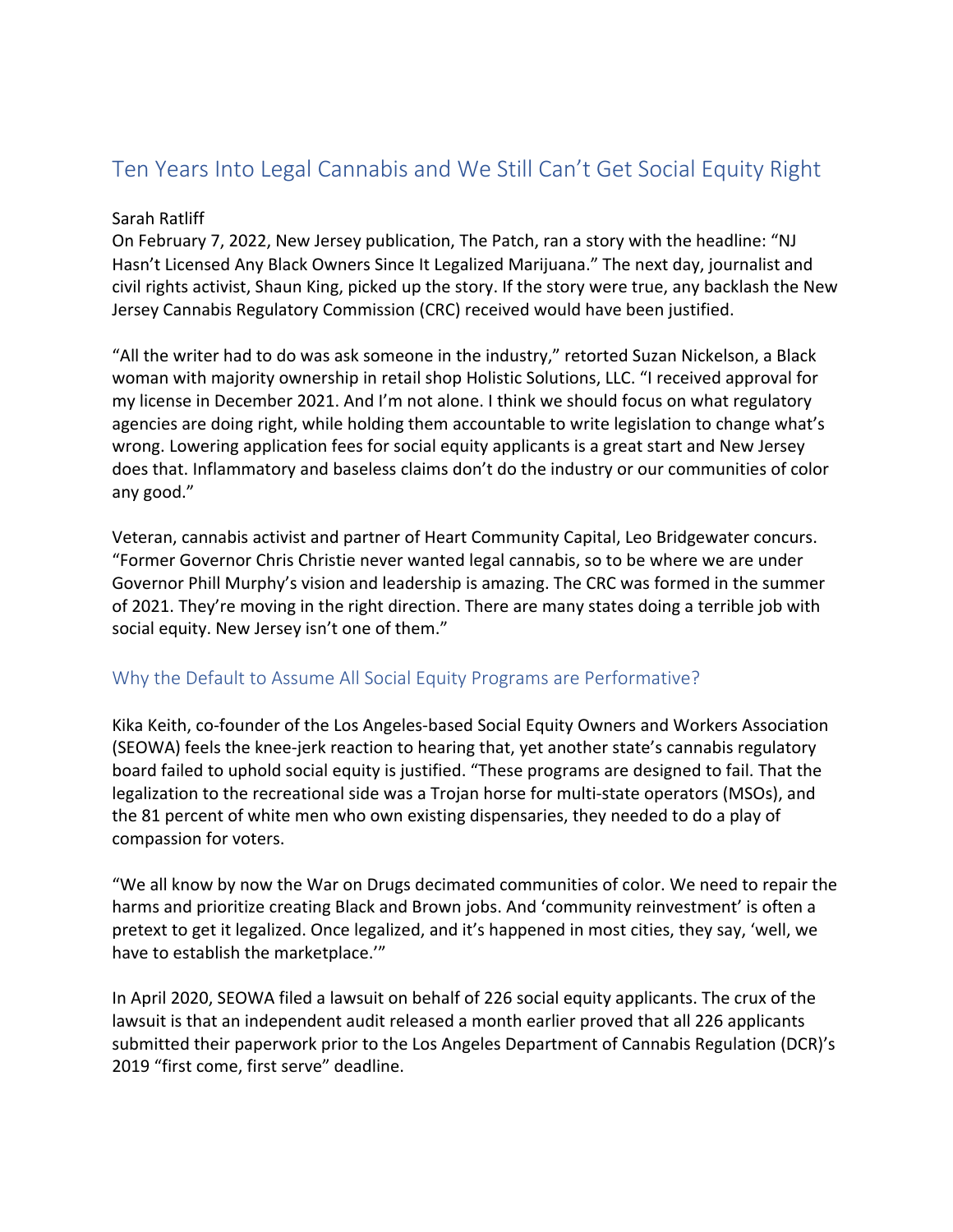"It's a stall tactic. One of the requirements is to have already leased a retail space before submitting the application. If the regulatory board holds up the process, most in our community can't afford to pay on a space that's not bringing in money, so eventually they drop out of the running.

"And those investors and MSOs are waiting. For those few of us who make it, the hope is that three years later, we'll sell our licenses for pennies on the dollar. They have money to wait it out. It's a tremendous miscarriage of justice."

By summer 2021, SEOWA settled their lawsuit when the DCR agreed to issue 200 social equity retail licenses.

Sometimes lawsuits are filed to keep social equity out of legal cannabis. Arrested in high school for cannabis possession, Devin Alexander knew the only way he could own a plant-touching business was through social equity. In 2020, Alexander applied for a license allowing him to purchase cannabis from cultivators and manufacturers and deliver directly to consumers.

The Commonwealth Dispensary Association (CDA) filed a lawsuit against the Cannabis Control Commission (CCC) to prevent the creation of the Marijuana Delivery Operator Licenses (which were always earmarked for social equity applicants). The CDA later dropped it, conceding to the need for more diversity in the industry. In November 2021, Alexander's Rolling Releaf became the first and only Black-owned delivery operator that is provisionally licensed in Massachusetts. Says Alexander about his experience, "Everything happens for a reason. It's been a wild ride, but it'll be worth it."

## Desperate Times Call for Creative Measures

Revisiting the reality that 81 percent of plant-touching businesses are owned by white men, combined with several pending lawsuits to hold states' elected officials accountable to write legislative wrongs, it might seem hopeless for anyone with a record, or for just having dark skin, to break into the industry. However, there may be two avenues that while very different, could help Black and Brown people carve out a niche for themselves.

Let's Talk Weed is a series of community forums in Boston, MA. Founded by Derrell Black, chapter president of the Massachusetts for Minorities for Medical Marijuana. In October 2021, they held their first event, moderated by Jeff Similien, CEO of the forthcoming Lowkey Dispensary in Dorchester, MA.

Black and Brown members of the community came seeking guidance of the panel comprising five Black CEOs in retail (including Seun Adedeji of Elev8, the youngest Black man to own a dispensary in the U.S.), cultivation and delivery service (from dispensaries to homes). All attendees walked away feeling hopeful versus defeated before they started. If one doesn't exist, create it yourself.